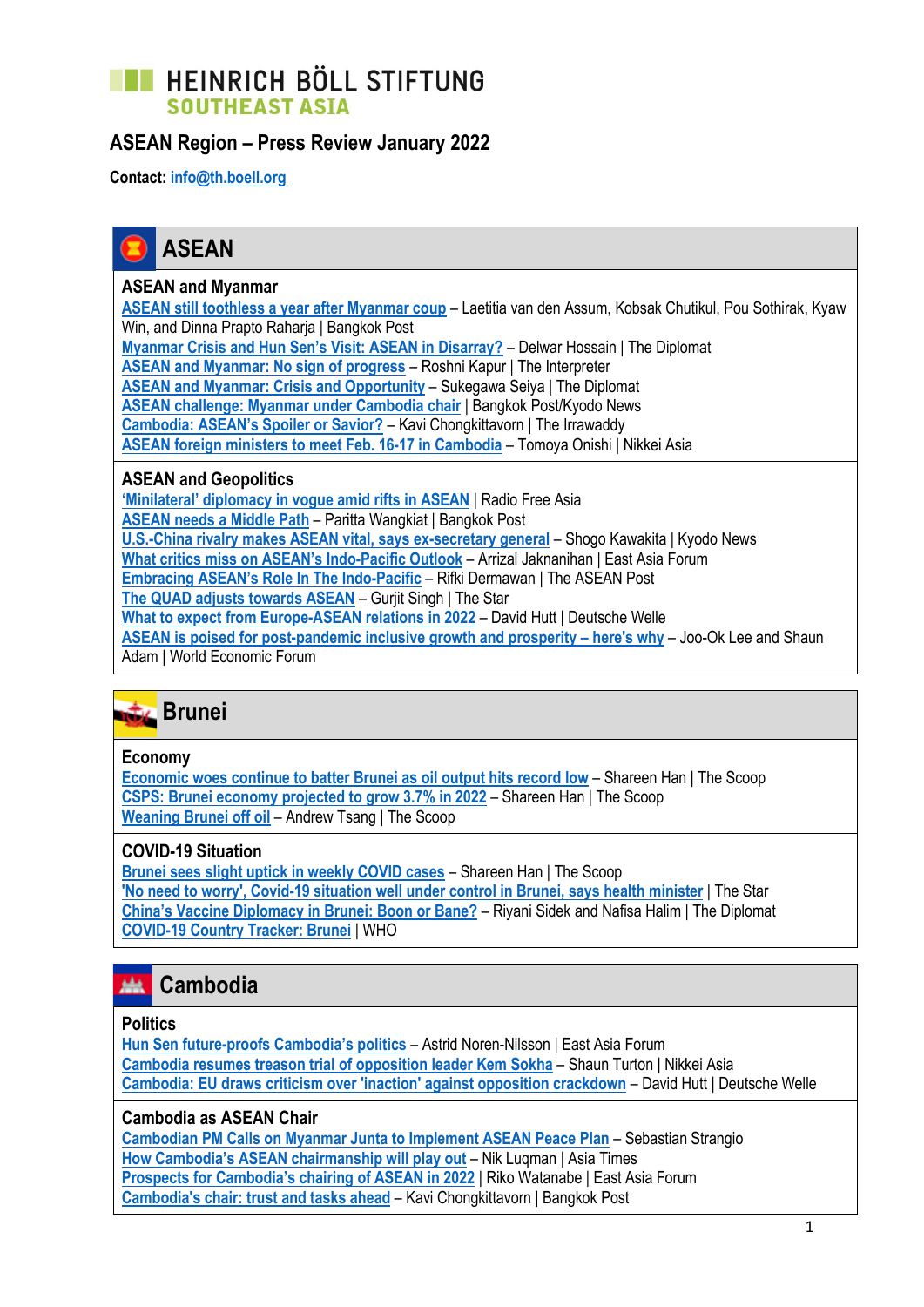### **COVID-19 Situation**

**[Cambodia launches 4th round of COVID-19 vaccinations](https://abcnews.go.com/Health/wireStory/cambodia-launches-4th-round-covid-19-vaccinations-82260685)** – Sopheng Cheang | ABC News/AP **Cambodia's fourth [dose campaign for COVID-19 vaccination sees 450,000 getting Pfizer jabs](https://www.khmertimeskh.com/501016075/cambodias-fourth-dose-campiagn-for-covid-19-vaccination-sees-450000-getting-pfizer-jabs/)** | Khmer Times **[Groundhog Day for Cambodia's economic rebound](https://www.eastasiaforum.org/2022/01/12/groundhog-day-for-cambodias-economic-rebound/)** – Heidi Dahles | East Asia Forum **[COVID-19 Country Tracker: Cambodia](https://covid19.who.int/region/wpro/country/kh)** | WHO

# **Indonesia**

### **New Capital City: Nusantara**

**[Indonesia names new capital Nusantara as MPs back relocation](https://www.aljazeera.com/news/2022/1/18/nusantara-indonesias-parliament-passes-law-to-relocate-capital)** | Al Jazeera

**[Indonesia names new capital Nusantara, replacing sinking Jakarta](https://www.theguardian.com/world/2022/jan/18/indonesia-names-new-capital-nusantara-replacing-sinking-city-of-jakarta)** – Rebecca Ratcliffe | The Guardian **[Indonesia's new capital, Nusantara, sparks controversy](https://asia.nikkei.com/Politics/Indonesia-s-new-capital-Nusantara-sparks-controversy)** – Erwida Maulia | Nikkei Asia

**[As Indonesia names its new US\\$34 billion capital 'Nusantara', historically minded critics say it's 'hard to see](https://www.scmp.com/week-asia/politics/article/3163853/indonesia-names-its-new-us34-billion-capital-nusantara)** 

**[the idea'](https://www.scmp.com/week-asia/politics/article/3163853/indonesia-names-its-new-us34-billion-capital-nusantara)** – Resty Woro Yuniar | SCMP

**[Will Nusantara be Jokowi's greatest legacy or his unmitigated folly?](https://asianews.network/will-nusantara-be-jokowis-greatest-legacy-or-his-unmitigated-folly/)** – Johan Jaffar | ANN/The Star

### **Politics**

**[Indonesia sets date for 2024 election, ending Jokowi speculation](https://www.straitstimes.com/asia/se-asia/indonesia-sets-date-for-2024-election-ending-jokowi-speculation)** | The Straits Times/Bloomberg **[Indonesia Ends Speculation on Jokowi Term Extension, Sets 2024 Polls Date](https://www.benarnews.org/english/news/indonesian/indonesia-election-date-feb-2024-announced-01252022135010.html)** – Tria Dianti | BenarNews **[2024 Indonesian election: Who's got the ticket to ride?](https://www.thestar.com.my/aseanplus/aseanplus-news/2022/01/12/2024-indonesian-election-whos-got-the-ticket-to-ride)** – Endy Bayuni | The Star/The Jakarta Post **[Popular governors warm up for 2024](https://www.thejakartapost.com/indonesia/2022/01/31/popular-governors-warm-up-for-2024.html)** – Yerica Lai | The Jakarta Post **[Election law comes under scrutiny again in Indonesia](https://www.straitstimes.com/asia/se-asia/election-law-comes-under-scrutiny-again-in-indonesia)** – Wahyudi Soeriaatmadja | The Straits Times **[Politics and Islam a potent new mix in Indonesia](https://asiatimes.com/2022/01/politics-and-islam-in-potent-new-mix-in-indonesia/)** – John McBeth | Asia Times

### **COVID-19 Situation**

**[Indonesia records first Omicron community case](https://www.aljazeera.com/news/2021/12/28/indonesia-records-first-omicron-community-case)** | Al Jazeera

**[Third COVID wave looms in Indonesia as omicron spreads](https://www.washingtonpost.com/world/third-covid-wave-looms-in-indonesia-as-omicron-spreads/2022/01/29/dd66ec0c-80e0-11ec-8cc8-b696564ba796_story.html)** – Niniek Karmini | The Washington Post/AP **[Indonesia Begins Distributing Booster Shots as Omicron Makes Inroads](https://thediplomat.com/2022/01/indonesia-begins-distributing-booster-shots-as-omicron-makes-inroads/)** – Sebastian Strangio | The Diplomat **[A million vaccine shots tossed in Indonesia on short expiry date](https://www.bangkokpost.com/world/2250595/a-million-vaccine-shots-tossed-in-indonesia-on-short-expiry-date)** | Bangkok Post/Bloomberg

**With COVID-19, parental loss and e[conomic hardship bear heavily on Indonesia's](https://www.channelnewsasia.com/cna-insider/covid-19-pandemic-indonesia-children-orphans-struggle-stay-school-survive-loss-parents-2450116) children** – Lianne Chia and Lewa Pardomuan | CNA

**[COVID-19 Country Tracker: Indonesia](https://covid19.who.int/region/searo/country/id)** | WHO



### **Infrastructure Development**

**[China-Laos Railway transported over 1 million passengers since launch](https://news.cgtn.com/news/2022-01-31/China-Laos-Railway-transported-over-1-million-passengers-since-launch-17gtpecCVeE/index.html)** | CGTN **[So far, freight on new Laos-China high-speed railway only goes one way](https://www.rfa.org/english/news/laos/freight-01242022161935.html)** | RFA **[China trades goods worth over \\$100 million via China-Laos Railway](https://news.cgtn.com/news/2022-01-06/China-trades-goods-worth-over-100-million-via-China-Laos-Railway-16BFyasnUGI/index.html)** | CGTN **[In the China-Laos Railway, Beijing reveals its designs for Southeast](https://supchina.com/2022/01/04/in-the-china-laos-railway-beijing-reveals-its-designs-for-southeast-asia/) Asia** – Harry Seavey | SupChina

### **Hydropower Dams**

**[Lao local government clears land for families displaced by dam](https://www.rfa.org/english/news/laos/dam-01202022175415.html)** | RFA

**[In Laos, a 'very dangerous dam' threatens an ancient world heritage site](https://news.mongabay.com/2021/12/in-laos-a-very-dangerous-dam-threatens-an-ancient-world-heritage-site/)** – Tom Fawthrop | Mongabay

**[Worries in Laos and Thailand as upstream dams drain Mekong River](https://www.rfa.org/english/news/laos/mekong-water-01212022141419.html)** | RFA

**[Mekong dams hit fishing and farming in Laos, Thailand](https://www.ucanews.com/news/mekong-dams-hit-fishing-and-farming-in-laos-thailand/95859)** | UCA News

**[Lao dam collapse survivors still wait for new homes amid construction delays](https://www.rfa.org/english/news/laos/homes-12222021093032.html)** | RFA

### **COVID-19 Situation**

**[Laos records first case of Omicron variant; people told to strictly follow Covid-19 rules](https://www.thestar.com.my/aseanplus/aseanplus-news/2022/01/08/laos-records-first-case-of-omicron-variant-people-told-to-strictly-follow-covid-19-rules)** | The Star/Vientiane Times

**[Lao health authorities urge more people to get vaccinated amid Covid-19 pandemic](https://www.straitstimes.com/asia/se-asia/lao-health-authorities-urge-more-people-to-get-vaccinated-amid-covid-19-pandemic)** | The Straits Times/Xinhua **[Laos health ministry targets 87.25% Covid shots by end of 2022](https://www.phnompenhpost.com/international/laos-health-ministry-targets-8725-covid-shots-end-2022)** | The Phnom Penh Post/ANN **Laos to Vaccinate Young [Children Against Covid-19](https://laotiantimes.com/2022/01/31/laos-to-vaccinate-young-children-against-covid-19/)** – Khonephachanh Syboun |The Laotian Times **[COVID-19 Country Tracker: Laos](https://covid19.who.int/region/wpro/country/la)** | WHO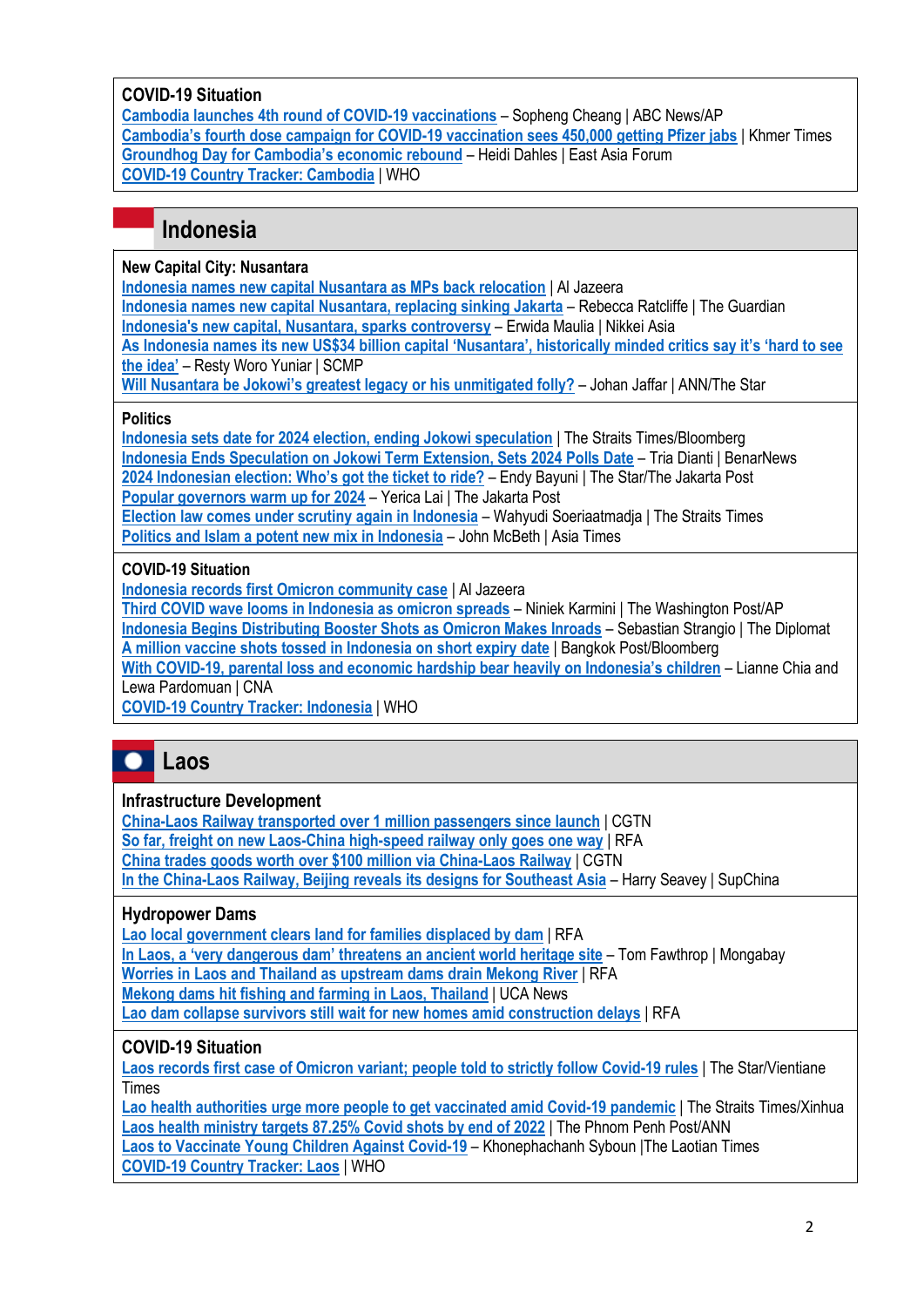# **Malaysia**

### **Politics**

œ

**[In Malaysia, new political parties signal their strengths and what they can bring to the table](https://www.channelnewsasia.com/asia/malaysia-new-political-parties-general-election-muda-gerak-independent-parti-kuasa-rakyat-parti-bangsa-malaysia-2466156)** – Vincent Tan | **CNA** 

**[UMNO strikes back after Malaysia's year of political melee](https://www.eastasiaforum.org/2022/01/07/umno-strikes-back-after-malaysias-year-of-political-melee/)** – William Case | East Asia Forum

**['Here to serve': Floods put Malaysia youth party in spotlight](https://www.aljazeera.com/news/2022/1/12/malaysia-youth-party-builds-new-brand-of-politics-in-weary)** – Kamles Kumar | Al Jazeera

**[Teachers can now get involved in politics, says PM](https://www.freemalaysiatoday.com/category/nation/2022/01/22/teachers-can-now-get-involved-in-politics-says-pm/)** | Free Malaysia Today

**[Malaysia's former PM Mahathir admitted to cardiac unit](https://asia.nikkei.com/Politics/Malaysia-s-former-PM-Mahathir-admitted-to-cardiac-unit)** – P Prem Kumar | Nikkei Asia

**[In Johor election, is Malaysia's Umno seeking stability or a 'get](https://www.scmp.com/week-asia/explained/article/3164628/johor-election-malaysias-umno-seeking-stability-or-get-out-jail)-out-of-jail' card for Najib?** – Hadi Azmi | SCMP **[Multiculturalism is alive and well in Malaysia, just not in politics: Analysts](https://www.straitstimes.com/asia/se-asia/malaysians-say-multiculturalism-is-alive-and-well-just-not-in-politics)** – Shannon Teoh | The Straits Times

### **COVID-19 Situation**

**[Malaysia's new Covid cases top 5,000 again as Omicron spreads](https://www.straitstimes.com/asia/se-asia/malaysias-new-covid-cases-top-5000-again-as-omicron-spreads)** | The Straits Times/Bloomberg **[The Omicron wave is here, says Khairy](https://www.freemalaysiatoday.com/category/nation/2022/01/26/the-omicron-wave-is-here-says-khairy/)** | Free Malaysia Today

**[Don't deliberately get Omicron to achieve herd immunity: Malaysia Health Minister](https://www.straitstimes.com/asia/se-asia/dont-deliberately-get-covid-19-variant-omicron-to-achieve-immunity-khairy)** |The Straits Times **[Covid-19 vaccination: 50.8% of Malaysian adults boosted as of Jan 30](https://www.theedgemarkets.com/article/covid19-vaccination-508-malaysian-adults-boosted-jan-30)** |Bernama

**[Malaysia to roll out Covid-19 vaccination for kids aged five to 12 from Feb 3](https://www.straitstimes.com/asia/se-asia/malaysia-to-roll-out-covid-19-vaccination-for-kids-aged-five-to-12-from-feb-3)** | The Straits Times **[COVID-19 Country Tracker: Malaysia](https://covid19.who.int/region/wpro/country/my)** | WHO

### 52 **Myanmar**

### **Political Situation/Coup**

**[Violence, poverty haunt Myanmar one year after the junta takeover](https://www.rfa.org/english/news/special/myanmar1year/index.html)** | RFA **[A year after Myanmar coup, growing surveillance threatens lives](https://www.bangkokpost.com/world/2256371/a-year-after-myanmar-coup-growing-surveillance-threatens-lives)** | Bangkok Post/Thomson Reuters Foundation **[A year since it seized power, Myanmar's military is losing](https://asia.nikkei.com/Opinion/A-year-since-it-seized-power-Myanmar-s-military-is-losing)** – Thitinan Pongsudhirak | Nikkei Asia **[Suu Kyi hit with five new charges](https://www.bangkokpost.com/world/2247959/myanmar-junta-hits-suu-kyi-with-five-new-charges-over-helicopter-purchase)** – Bangkok Post/AFP **[Myanmar Court Sentences Suu Kyi on 'Walkie-Talkies,' COVID-19 Violations](https://www.voanews.com/a/myanmar-court-sentences-suu-kyi-on-walkie-talkies-covid-19-violations-/6389761.html)** | VOA **[Myanmar's Suu Kyi to go on trial for election fraud Feb 14](https://www.bangkokpost.com/world/2256463/myanmars-suu-kyi-to-go-on-trial-for-election-fraud-feb-14-source) – source** | Bangkok Post/Reuters **Myanmar sentences lawmaker [from Aung San Suu Kyi's party to death](https://www.aljazeera.com/news/2022/1/22/myanmar-sentences-lawmaker-from-aung-san-suu-kyis-party-to-death)** | Al Jazeera **[Myanmar military won't dissolve Suu Kyi's NLD party: official](https://asia.nikkei.com/Spotlight/Myanmar-Crisis/Myanmar-military-won-t-dissolve-Suu-Kyi-s-NLD-party-official)** | Nikkei Asia **Myanmar lost [1.6 million jobs in 2021 amid COVID, coup: ILO](https://www.aljazeera.com/economy/2022/1/28/myanmar-lost-1-6-million-jobs-in-2021-amid-covid-coup-ilo)** | Al Jazeera

### **COVID-19 Situation**

**[Myanmar Junta Reports 118 Omicron Cases](https://www.irrawaddy.com/news/burma/myanmar-junta-reports-118-omicron-cases.html)** | The Irrawaddy **[Why people in Myanmar don't want the junta's jabs](https://www.frontiermyanmar.net/en/why-people-in-myanmar-dont-want-the-juntas-jabs/)** – John Liu | Frontier Myanmar **[Myanmar Junta Locks Down Indian Border Town After COVID-19](https://www.irrawaddy.com/news/burma/myanmar-junta-locks-down-indian-border-town-after-covid-19-outbreak.html)** Outbreak | The Irrawaddy **[COVID-19 Country Tracker: Myanmar](https://covid19.who.int/region/searo/country/mm)** | WHO

# **Philippines**

### **Philippine Election 2022**

**[The Duo Fighting to Preserve Dynastic Rule in the Philippines](https://www.theatlantic.com/international/archive/2022/01/2022-philippines-election-duterte-marcos/621202/)** – Timothy McLaughlin | The Atlantic **[Philippine election body in focus over Marcos exclusion ruling](https://asia.nikkei.com/Politics/Philippine-elections-2022/Philippine-election-body-in-focus-over-Marcos-exclusion-ruling)** – Cliff Venzon | Nikkei Asia **[Philippine election body dismisses petition to bar Ferdinand 'Bongbong' Marcos Jnr from presidential](https://www.scmp.com/week-asia/politics/article/3163725/philippine-election-body-dismisses-petition-bar-ferdinand)** election – Raissa Robles | SCMP

**[The Philippines in 2022: Elections, Omicron, and a Delayed Recovery](https://thediplomat.com/2022/01/the-philippines-in-2022-elections-omicron-and-a-delayed-recovery/)** – Mong Palatino | The Diplomat **[Philippine election: why are overseas Filipinos such big fans of Bongbong Marcos Jnr](https://www.scmp.com/week-asia/people/article/3161800/philippine-election-why-are-overseas-filipinos-such-big-fans)** - Marielle Descalsota | **SCMP** 

### **COVID-19 Situation**

**[COVID: Omicron surge deals heavy blow to Filipino families](https://www.dw.com/en/covid-omicron-surge-deals-heavy-blow-to-filipino-families/a-60538223)** – Ana P. Santos | Deutsche Welle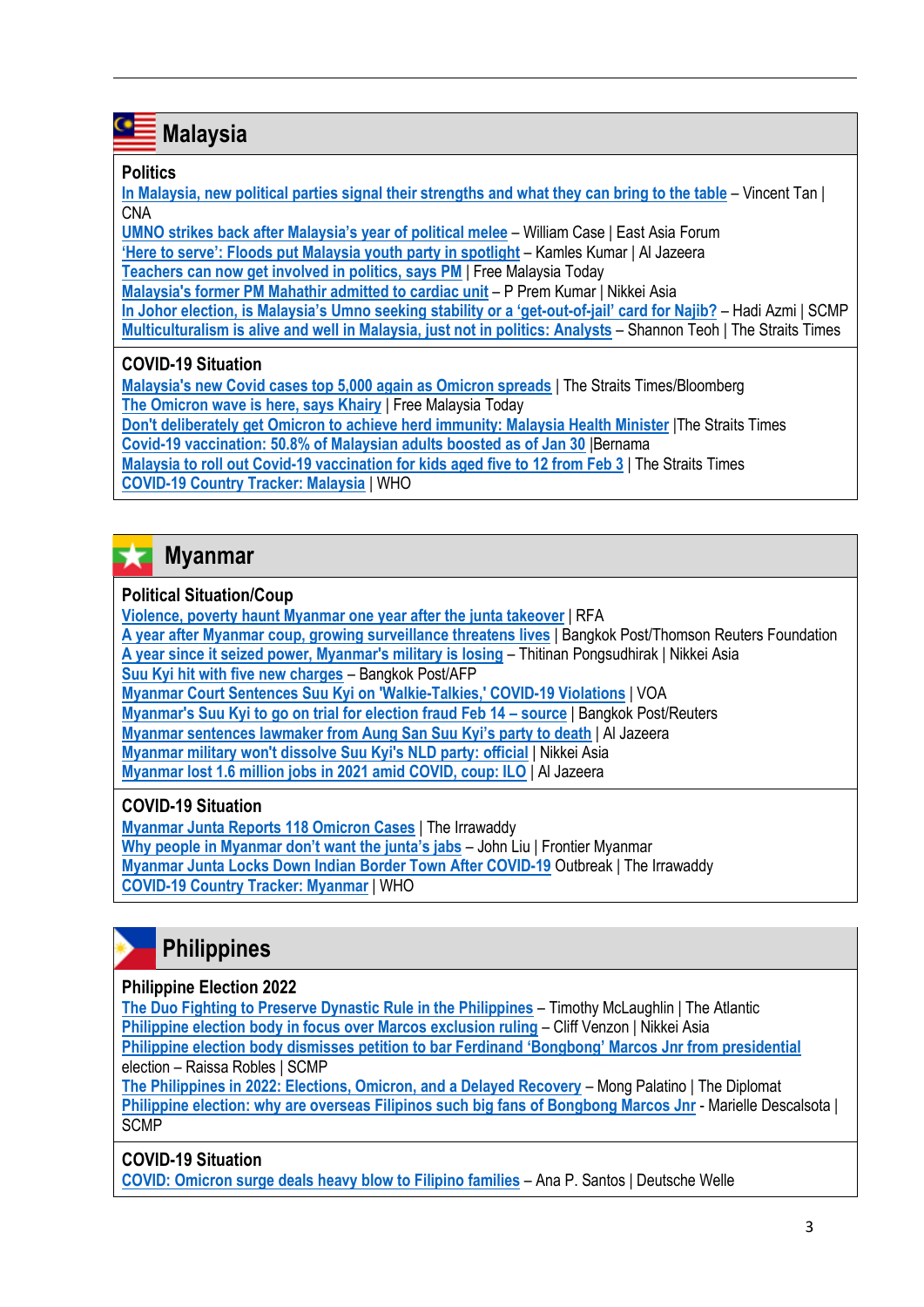**[Philippine COVID deaths may be double the current number](https://www.aljazeera.com/news/2022/1/18/philippine-covid-deaths-may-be-double-than-current-number-report)** – Ted Regencia | Al Jazeera **[Philippines confirms community transmission of Omicron, cases hit](https://www.reuters.com/business/healthcare-pharmaceuticals/philippines-confirms-community-transmission-omicron-cases-hit-record-2022-01-15/) record | Reuters** 

**[A Record Virus Surge in the Philippines, but Doctors Are Hopeful](https://www.nytimes.com/2022/01/17/world/asia/philippines-covid-surge-omicron.html)** – Sui-Lee Wee and Camille Elemia | The New York Times

**['No vaccine, no ride': Limits imposed on Manila public transport](https://www.aljazeera.com/news/2022/1/12/limits-imposed-on-manila-public-transport)** | Al Jazeera **[Philippines halves COVID-19 booster wait time to three months](https://www.reuters.com/world/asia-pacific/philippines-cuts-covid-19-booster-shot-interval-three-months-2021-12-21/)** | Reuters **[How Duterte could use Omicron to cling to power](https://asiatimes.com/2022/01/how-duterte-could-use-omicron-to-cling-to-power/)** – Jason Castaneda | Asia Times **[COVID-19 Country Tracker: Philippines](https://covid19.who.int/region/wpro/country/ph)** | WHO

### $\mathbb{G}^{\mathbb{Z}}$ **Singapore**

### **Politics and International Affairs**

**[Generational change in Singapore's politics](https://www.eastasiaforum.org/2022/01/22/generational-change-in-singapores-politics/)** – Chia Siow Yue | East Asia Forum

**[Two-party system like those in UK, US unlikely in Singapore, says Ong Ye Kung](https://www.straitstimes.com/singapore/politics/two-party-system-like-those-in-uk-us-unlikely-in-singapore-says-ong-ye-kung)** – Tham Yuen-C | The Straits Times

**[Three tax priorities for Budget 2022](https://www.straitstimes.com/opinion/three-tax-priorities-for-budget-2022)** – Vikram Khanna | The Straits Times

**Jamus Lim urges re-[think of GST hike, says it could 'shock' the economy](https://theindependent.sg/jamus-lim-urges-re-think-of-gst-hike-says-it-could-shock-the-economy/)** – Anna Maria Romero | The Independent

**[Singapore, Indonesia sign landmark agreements on extradition, defence and](https://www.scmp.com/week-asia/politics/article/3164674/singapore-indonesia-sign-landmark-agreements-extradition-defence) airspace** – Dewey Sim and Resty Woro Yuniar | SCMP

**[Singapore PM: Keep Myanmar junta out of ASEAN talks](https://www.bangkokpost.com/world/2247979/singapore-pm-keep-myanmar-junta-out-of-asean-talks)** | Bangkok Post/Reuters

### **COVID-19 Situation**

**[Large gatherings must 'wait a little longer' as Omicron forces strict measures: PM Lee](https://www.channelnewsasia.com/singapore/large-gatherings-wait-longer-omicron-covid19-pm-lee-2468656)** – Davina Tham | CNA **[Omicron in Singapore means home isolation and self-](https://www.scmp.com/week-asia/health-environment/article/3164922/omicron-singapore-means-home-isolation-and-self)testing 'without anyone checking on you'** – Kok Xinghui | SCMP

**[Nearly 200 cases of more infectious Omicron subvariant in Singapore](https://www.straitstimes.com/singapore/health/nearly-200-cases-of-more-infectious-omicron-subvariant-in-singapore)** – Nadine Chua | The Straits Times **[Coronavirus: Singapore eases travel restrictions despite expecting 'significant wave' of Omicron cases,](https://www.scmp.com/week-asia/health-environment/article/3164265/coronavirus-singapore-eases-travel-restrictions)  [predicting up to 15,000 a day](https://www.scmp.com/week-asia/health-environment/article/3164265/coronavirus-singapore-eases-travel-restrictions)** – Kok Xinghui | SCMP

**[Singapore says booster shots needed in order to maintain fully vaccinated status](https://www.cnbc.com/2022/01/05/singapore-covid-booster-shots-needed-to-maintain-fully-vaccinated-status.html)** – Abigail Ng | CNBC **[COVID-19 Country Tracker: Singapore](https://covid19.who.int/region/wpro/country/sg)** | WHO

# **Thailand**

### **Politics**

**[Pheu Thai crushes ruling PPRP in Bangkok by-election](https://www.bangkokpost.com/thailand/politics/2255943/pheu-thai-crushes-ruling-pprp-in-bangkok-by-election)** | Bangkok Post

**[Analysis: Bangkok By-Election results signal a wind of political change](https://www.khaosodenglish.com/politics/2022/01/31/analysis-bangkok-by-election-results-signal-a-wind-of-political-change/)** – Pravit Rojanaphruk | Khaosod **English** 

**[Bangkok by-election results a stumble for Thailand's ruling party -](https://www.straitstimes.com/asia/se-asia/bangkok-by-election-results-a-stumble-for-ruling-party-but-not-quite-for-pm-prayut) but not quite for PM Prayut** – Tan Hui Yee | The Straits Times

**Opinion: Yet another binder- [the difficult future of move forward party](https://www.khaosodenglish.com/opinion/2022/01/26/opinion-yet-another-blunder-the-difficult-future-of-move-forward-party/)** – Bunkueanun Paothong | Khaosod **English** 

**[PPRP loses South by-elections](https://www.bangkokpost.com/thailand/politics/2248935/pprp-loses-south-by-elections)** – Aekarach Sattaburuth and Mongkol Bangprapa | Bangkok Post **[Democrats win Chumphon, Songkhla by-elections](https://www.bangkokpost.com/thailand/politics/2248711/democrats-win-chumphon-songkhla-by-elections)** | Bangkok Post

**[Thai politics' murky tunnel to nowhere](https://www.bangkokpost.com/opinion/opinion/2243271/thai-politics-murky-tunnel-to-nowhere)** – Thitinan Pongsudhirak | Bangkok Post

### **Marijuana Decriminalized**

**[Thailand Becomes First Country in Asia to Decriminalize Marijuana](https://time.com/6142360/thailand-decriminalizes-marijuana/)** – Chalida Ekvitthayavechnukul | Time/AP **[Thailand gives green light to growing cannabis at home](https://edition.cnn.com/2022/01/25/asia/thailand-cannabis-remove-drug-list-intl-hnk/index.html)** | CNN/Reuters

**[Legalisation of household cannabis, limited recreational use](https://www.bangkokpost.com/thailand/general/2252719/legalisation-of-household-cannabis-limited-recreational-use)** – Apinya Wipatayotin | Bangkok Post **[Thailand takes step toward decriminalizing marijuana](https://asia.nikkei.com/Economy/Thailand-takes-step-toward-decriminalizing-marijuana)** – Masayuki Yuda | Nikkei Asia

### **COVID-19 Situation**

**[Omicron-only by month's end](https://www.bangkokpost.com/thailand/general/2251339/omicron-only-by-months-end) | Bangkok Post [Thailand adopts guidelines for declaring COVID-19 endemic](https://news.yahoo.com/thailand-adopts-guidelines-declaring-covid-100116463.html)** | Yahoo News/AP